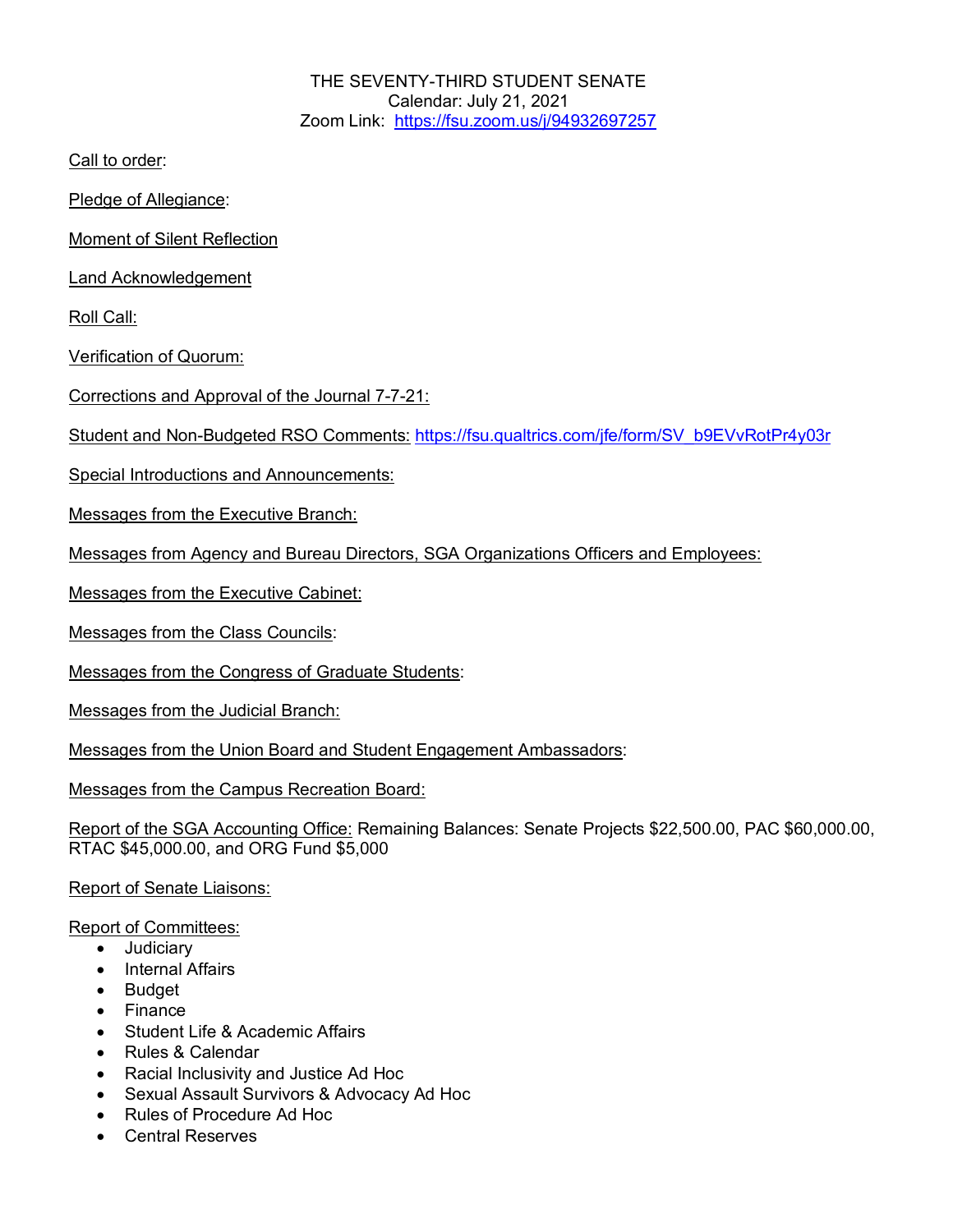Senate Confirmations:

Alexander Simon for Arts & Sciences Summer Senate Seat 10, Amanda Press for Jewish Student Union **Secretary** 

Julianna Strong for Junior Class Council Vice President, Ireland Hadley for Asian American Student Union Assistant Director, Daymee Sanchez for Hispanic/Latinx Student Union Director, Caroline Martins for Hispanic/Latinx Student Union Assistant Director, Brandon Ocasio for Pride Student Union Director, Sam Youngston for Pride Student Union Center Director

Zach Krueger for Veterans Student Union Assistant Director, Devin Dawson for Transfer Leadership Institute Director, Corey Adamyk for Attorney General, Emily Boden for Jewish Student Union Treasurer, Nicole Alvarado for Hispanic/Latinx Student Union Secretary

Consent Calendar:

Bills First Reading:

Bills Second Reading:

- Bill 44 Sponsored by Senator Barrett (P) Amending Statute 1011.4 governing The Veterans Student Union (VSU) to reflect the official addition of a Public Relations and Marketing Officer Executive Board position. **REFERRED TO INTERNAL AFFAIRS THEN JUDICIARY, 07.07. PASSED IN INTERNAL AFFAIRS, 07.12. PASSED IN JUDICIARY, 07.18.**
- Bill 45 Sponsored by Senator Linsky (P) To reduce the statutory burdens surrounding The Office of the SGA General Counsel to increase the probability of compliance. **REFERRED TO JUDICIARY, 07.07. PASSED IN JUDICIARY, 07.11.**

Constitutional Amendments:

Amendment 10 Sponsored by Senators Linsky, Randall (P) Correcting registration classifications to be in accordance with current policy, and increasing the allocation of graduate student Activities & Services fees to fifty percent of their annual yield.

# Resolutions:

| <b>Resolution 18</b> | Sponsored by Senator Gonzalez (P)<br>Calling on the FSU Administration and Board of Trustees to review and withdraw<br>investments from corporations deemed unethical by the FSU student community.<br>REFERRED TO SLAA, 02.10. TABLED IN SLAA, 02.16., 02.23., 03.09., 03.16,<br>03.23, 03.30, 04.06, 06.09, 06.21, 06.05, 07.19. |
|----------------------|------------------------------------------------------------------------------------------------------------------------------------------------------------------------------------------------------------------------------------------------------------------------------------------------------------------------------------|
| <b>Resolution 43</b> | Sponsored by Senator Roy (P), Marcus (Co)<br>Condemning Florida House Bill 233, which bars conversation of critical race theory in<br>Florida's public schools. REFERRED TO SLAA THEN RULES & CALENDAR, 07.07.<br>TABLED IN SLAA, 07.19.                                                                                           |
| <b>Resolution 44</b> | Sponsored by Senator Edouard (P), Bowling, Harmon, Puwalski (Co)                                                                                                                                                                                                                                                                   |

Approving allocations and expenditures as the decision of the College Leadership Council Funding Committee.